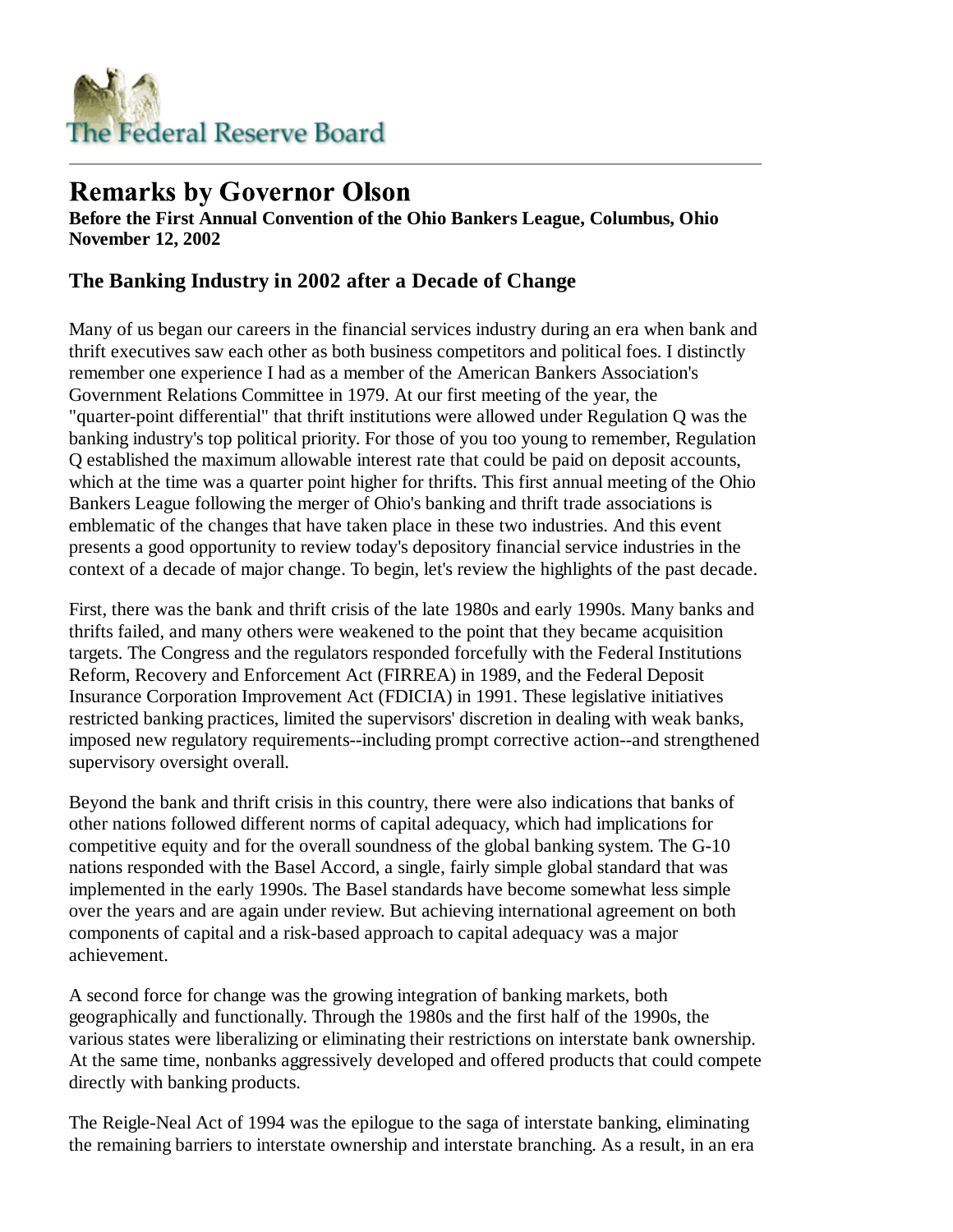of consolidation and innovation, banks could pursue merger partners and branching strategies on the basis of economics rather than geography while also consolidating and rationalizing their own legal structure.

The boundaries between banking products and other financial service offerings have also become less clear. Over the past decade, banks were increasingly interested in providing the full range of products and services available from their nonbank competitors, to create operating efficiencies, diversify potential revenue sources, and allow these banks to compete effectively with other [nonbank] full-service financial services firms. The bank holding company structure was one vehicle for doing so, especially securities underwriting and dealing through section 20 subsidiaries. Although revenues from bank-ineligible securities activities were initially limited to 5 percent of a BHC's income, the Board subsequently increased that limit to 25 percent. At this higher level, we began to see significant merger activity between securities firms and bank holding companies.

In 1999, the Congress passed the Gramm-Leach-Bliley Act, arguably the most significant banking legislation in the last quarter of the twentieth century. It dismantled much of the Glass-Steagall Act, which for more than fifty years separated the banking and securities industries.

The most significant changes, however, did not occur in the Congress. Indeed, they occurred in the marketplace. We experienced unprecedented change, from innovation in market practice to new technologies that created new products and financial vehicles. In the process, we also spawned a new generation of more sophisticated and rigorous risk-management practices. The expansion of securitization and derivative markets allowed for management and transfer of risk, which in turn created opportunities for banks to specialize increasingly in those phases of the financial-intermediation process in which they have an advantage, while also offering new hedging and risk-management opportunities.

Finally, it is important not to overlook a fourth force for change, a decade of economic prosperity that provided a rich context for growth and opportunity in the banking industry, and for financial markets more generally. This prosperity was fueled significantly by capital investment in information technology and in telecommunications capabilities. Ongoing advances in technology, related in part to this investment, further supported the level of economic activity. The resulting structural improvements in productivity allowed for significant growth both in output and in compensation to workers, who in turn could acquire consumer goods and make financial investments in debt and equity markets.

Given the magnitude of the changes over the past decade, how does the reality of the current industry status compare with our expectations of ten years ago? Let's start with the thrifts. Many, if not most observers expected the thrift industry to struggle, perhaps never fully recovering from the problems of the 1980s and early 1990s. Indeed, the future of any financial institution that specialized in originating and holding residential mortgages seemed somewhat murky. By the same token, many anticipated that the banking industry would be reined in by heavy regulation, the new regulatory capital standards, and--perhaps- significant aversion to bold new initiatives. And many expected that gradual movement toward broader interstate banking would bring about massive consolidation in the banking industry that would raise serious questions about the future of community banks and the value of the community banking franchise more generally. Broader interstate banking also raised questions about the viability of the dual banking system, and the state banking charter in particular. Technological improvements were expected to dramatically reduce the use of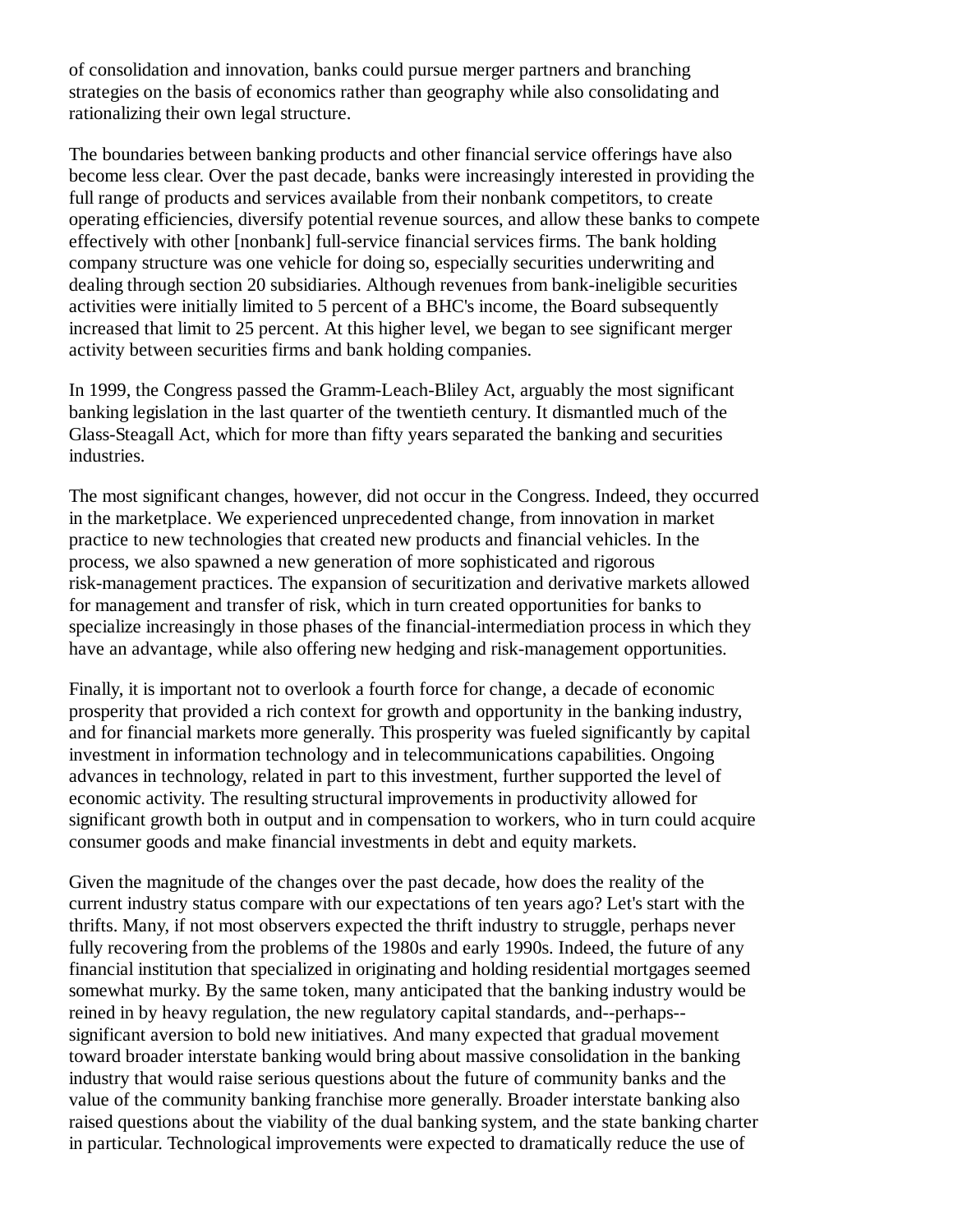checks and cash. Bricks and mortar branches were thought to be anachronistic, if not actual impediments, to operational efficiency. Well, as you all know, forecasting is a difficult business.

In the thrift industry, there has certainly been consolidation. There are now significantly fewer, but bigger, thrifts. As of June, there were just under 1,000 thrifts, with total assets of \$960 billion compared with 1,952 thrifts with assets of \$839 billion in 1992. The average thrift now has assets of about \$960 million--more than twice the average of \$430 million in 1992--and has an annual growth rate of more than 9 percent. Over this period many thrifts merged with each other while many others became part of bank holding companies, some of these operating as thrifts. Some of those were Ohio thrifts that were acquired by major banks in the late 1980s in the wake of the state deposit insurance crisis.

Today, the thrift industry continues to be strong and viable. In 2001, the industry generated \$10 billion in earnings, or a return on assets of about 1.09 percent--both about five times the comparable figures for 1992. The extent to which the banking and thrift industries are intertwined may be best reflected by the fact that 34 percent of savings institution deposits are now BIF-insured.

The banking industry too has experienced consolidation, as the number of insured commercial banks declined from about 11,450 in 1992 (with total assets of \$3.5 trillion) to about 7,960 in June of this year (with total assets of \$6.7 trillion). Interestingly, the average bank then, as now, was about \$120 million smaller than the average thrift: \$310 million in 1992 compared with \$840 million as of this June. Banks have grown both organically and by merger, in many cases combining multiple bank subsidiaries of the same BHC for efficiency.

These aggregate figures mask some significant differences between large and small banks. Total assets at the largest banks--that is, those larger than \$10 billion--grew most rapidly, reaching \$4.7 trillion compared with \$1.4 trillion in 1992. That represents an annual growth rate of nearly 14 percent. One has to be a little careful when comparing size categories over a period of this many years. Over this period the *number* of banks over \$10 billion grew by half--from 51 to 77--because some smaller institutions were able to grow or merge their way into this largest-size class. The advent of interstate banking provided important impetus to this process, as noted earlier.

In contrast, total assets at all community banks--that is, those with less than \$1 billion in assets--have remained essentially unchanged since 1992, at just a bit above \$1 trillion. Total assets at regional banks--those between \$1 billion and \$10 billion--actually declined over this ten-year period, falling from about the same level as community banks, to about \$900 billion. The number of regional banks fell just slightly over this period, to about 320, while the number of community banks fell quite sharply under the influence of consolidation.

Despite the consolidation in the banking industry, more than 8,000 separate banks [and 1,000 thrifts] remain, and for every four bank charters that have disappeared through consolidation, one new de novo charter has been approved. While the number of banks has declined, the number of bank branches and ATM machines has consistently increased over the past decade. As for the future of state banks, 75 percent of all new charters are state bank charters. The dual banking system, which is such an important part of our financial heritage, continues, thanks in significant part to our nation's state banking commissioners, who responded to the Reigle-Neal legislation by developing home/host state bank supervision accords, which facilitated banks' wanting to branch across state lines.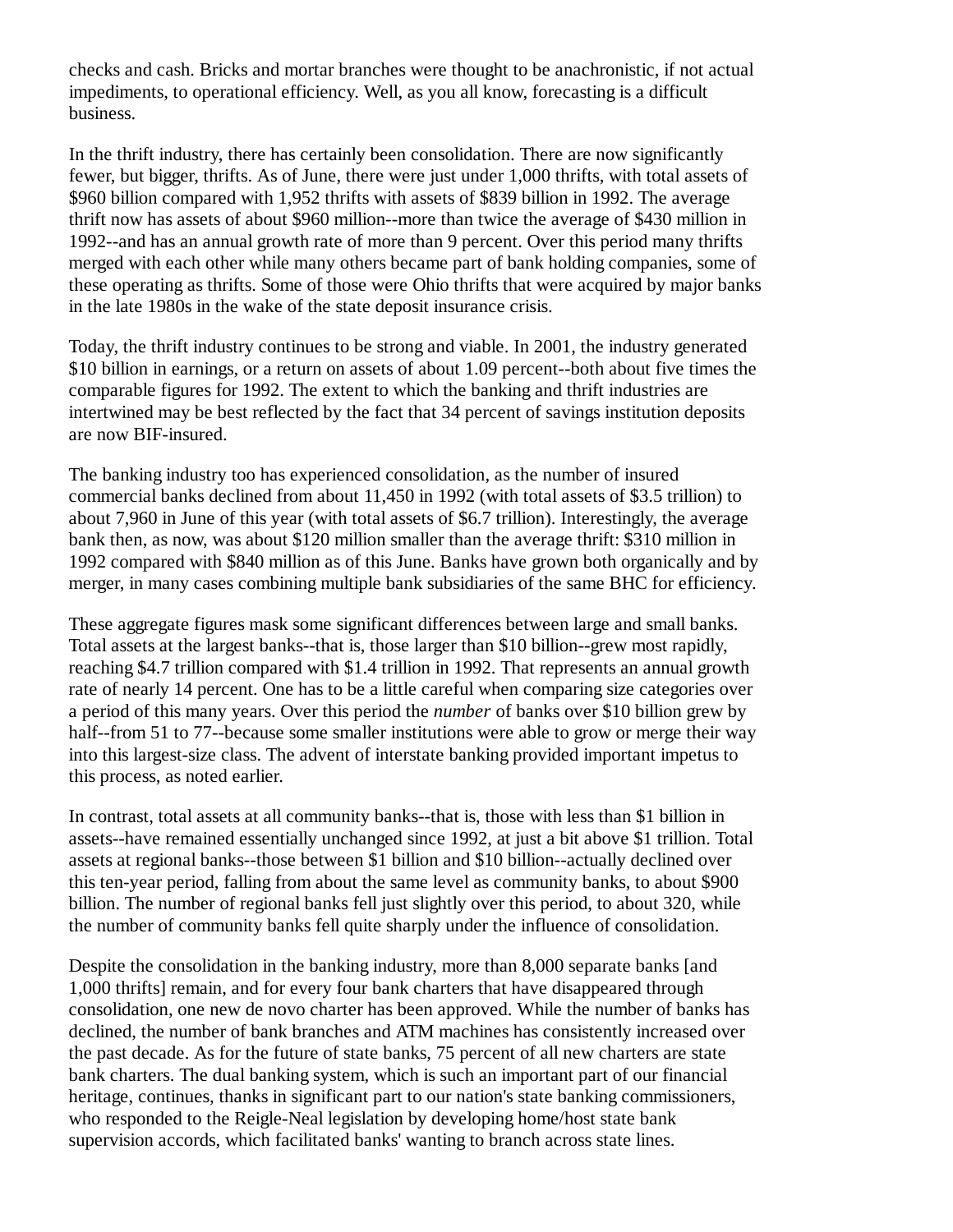Let me focus for a moment on the performance of commercial banks. Across all size categories, the banking industry continues to perform well, with strong capital and strong balance sheets. Total bank profits are at record levels, having reached \$73 billion last year, and are on track for even better profits in 2002. In 2001, the industry's return on assets came in at 1.16 percent, 20 basis points better than in 1992. Community banks came in just a bit below the industrywide total--at 1.10 percent, about the same as the average thrift. This year, banks--especially community banks--have been aided by low interest rates and the accumulation of core deposits, together with more recent and modest resurgence in loan demand.

Efforts to improve earnings on equity have also resulted in differences according to bank size. The largest banks have most aggressively worked to improve their efficiency ratios and expand their sources of non-interest revenue. Not surprisingly, these banks have experienced the most improvement in their returns on equity. The smaller banks have had a much more stable return on equity--at relatively high levels, I might add. A close examination of community bank performance reveals a wide range of efficiency ratios among traditional community banks, some of which have efficiency ratios under 50 percent. The changes in return on assets among various size categories offer a somewhat different twist. All else being equal, increases in capital will result in improved returns on assets. Indeed, the banks with the most significant increases in capital are also the banks that have realized the largest improvement in return on assets.

Mortgage-related banking continues to be attractive, particularly in this interest rate environment. Although it has taken some toll on the value of mortgage-servicing rights, the recent boom in refinancings has provided a nice source of fee income. However, acquiring long-term, fixed-rate assets can also be a risky business, as we all know. Fortunately, bank and thrift managements have learned much from their experience of a decade or more ago, and financial innovation and advances in risk measurement have also helped. Financial institutions are much more aware of the complexities associated with mortgage-related activities than in earlier years and now have at their disposal better tools for measuring and managing their risks. We hope that interest rate risk will never again be the problem for depository institutions that it was for some in the 1980s.

Asset quality remains an area for attention today, with nonperforming assets at 1.16 percent of loans and about 8 percent of tier 1 capital and reserves. These figures simply do not compare with those of 1992 but tend to attract a supervisor's eye. Even at community banks, which have not been affected so much by the recent spate of highly visible problem borrowers, problem assets have increased to nearly 1 percent of loans and 6 percent of their capital and reserves. Reserve coverage of problem loans also declined, to about 1.6 times problem loans compared with about 2.0 times for 2000. The number of problem smaller institutions has increased, and the costs of several recent bank failures raise the specter of a return to significant insurance premiums.

While on the subject of the 1990s, I should note that bank lending to finance commercial real estate has grown rapidly in the last several years, especially among regional and community banks. As of June, community banks had about one-third of their loan portfolios in construction and nonfarm nonresidential lending, compared with about one-fifth ten years ago. Commercial real estate lending is, of course, a natural part of the community banking business. Although few institutions have yet encountered material problems in these portfolios, declining occupancy rates in some markets increases the risk. Underwriting practices have been much stronger than in the 1980s, but the level of concentration at